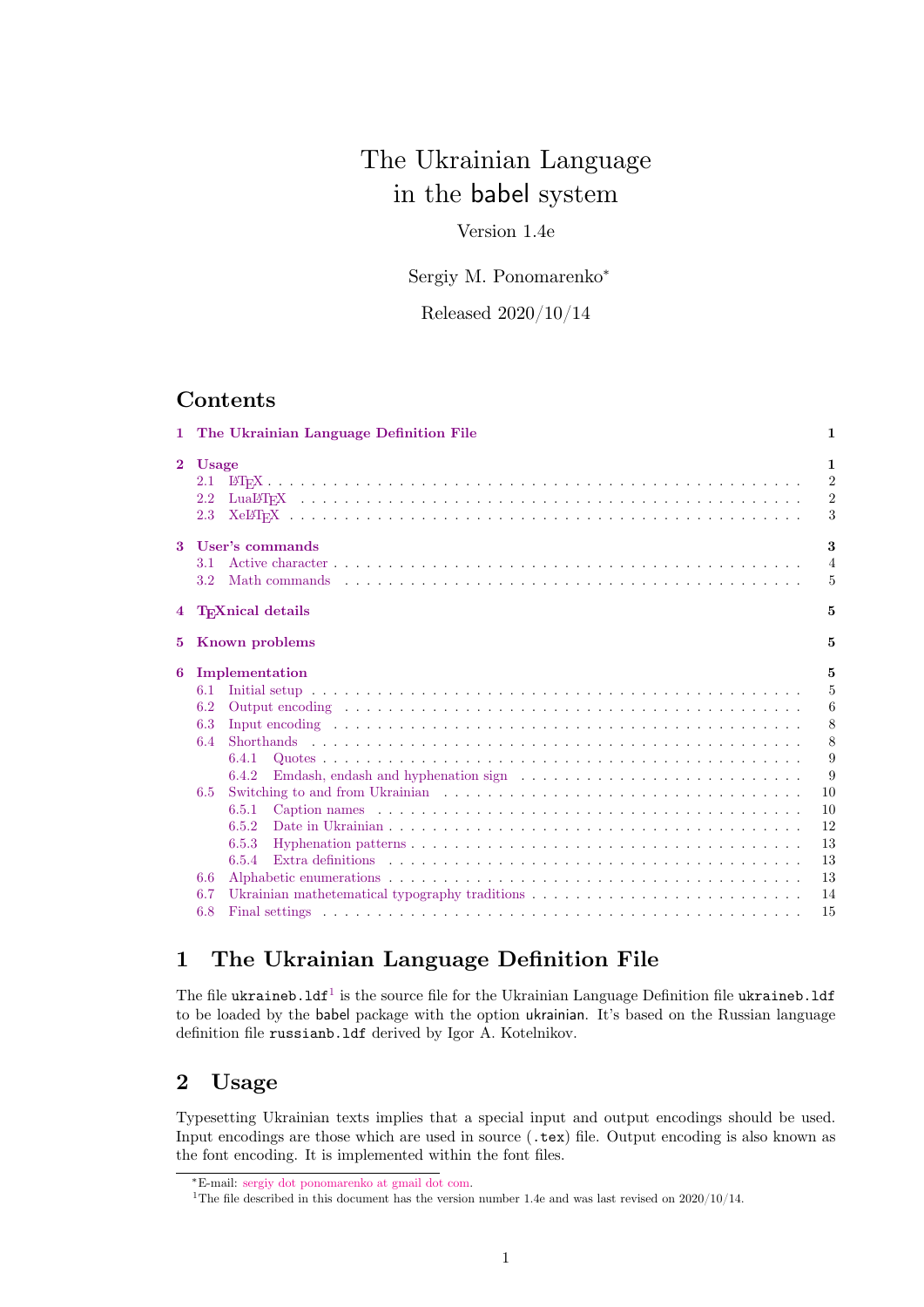Generally, the user may choose between different available Cyrillic encodings. The current support for Cyrillic uses LH family of MetaFont fonts and theirs Postscript versions such as CMsuper. LuaLATEX and XeLATEX, being the Unicode-based succeeders of LATEX, allow also for any Open Type (OTF) and True Type (TTF) fonts which has Cyrillic script, e.g. Computer Modern Unicode, Linux Libertine, and many other system fonts that came with Linux, Mac and Windows operating systems.

With the advent of Unicode, LAT<sub>EX</sub> community are moving towards eliminating all existing encodings in favor of Unicode, but nowadays one should take care when switching from LATEX to LuaLAT<sub>EX</sub> or XeLAT<sub>EX</sub> since different packages should be loaded for those compilers.

Since earlier versions babel did not support  $XeLFTFX$  (at least for some languages including Ukrainian), the polyglossia package was generally recommended in the past for use with  $XeL^2T_FX$ as a replacement for babel. Nowadays, babel can be used with any engines, including LATEX, PDFLATEX, LuaLATEX, and XeLATEX. Nevertheless some troubles may occur with some languages which have no promptly updated .1df files.

## <span id="page-1-0"></span>**2.1 LATEX**

When user's document is compiled with latex.exe or pdflatex.exe, recommended set of packages includes the inputenc and fontenc packages. They should be loaded before babel, for example,

```
\usepackage[T1,T2A]{fontenc}
\usepackage[utf8]{inputenc}
\usepackage[english,ukrainian]{babel}
```
Some variations in the order of loading the packages are allowed in this case but it is better to follow one and the same convention at all circumstances: the babel package should go last, and fontenc must be the first.

Input encoding should be declared as option to the inputenc package. Known Cyrillic encodings include cp866 (MS DOS), cp1251 (Windows), koi8-u (UNIX) and their variants. Nowadays, this list is appended with  $\texttt{utf8}$  input encoding.

Output encodings (also known as font encodings) are declared as options to the fontenc package. Known Cyrillic encodings are T2A, T2B, T2C, LCY, and X2; LWN is excluded from Ukrainian support of ukraineb.ldf since LWN is excluded from the cyrillic bundle of related files.

### <span id="page-1-1"></span>2.2 LuaL<sup>A</sup>T<sub>E</sub>X

If Unicode fonts are not available,  $\text{LualF}FX$  can run in compatibility (8-bit) mode to use same font as LATEX does. However the package inputence does not work with LuaLATEX and should be substituted with luainputenc. Source file is to be converted to UTF8 (Unicode-8) encoding; it is the only input encoding accepted by LuaLATEX. The 8-bit mode is invoked by the following sequence of packages:

```
\usepackage[T1,T2A]{fontenc}
\usepackage[lutf8]{luainputenc}
\usepackage[english,ukrainian]{babel}
```
The order of the packages is crucial for LuaLATEX in 8-bit mode. Since both luainputenc and babel should know what is a selected font encoding, the fontenc package should be loaded first. Input encoding management for LuaTEX is needed only for compatibility with old documents. For new documents, using UTF-8 encoding and Unicode fonts is strongly recommended. *You've been warned!* See [tex.stackexchange.com/questions/31709/can-one-instruct-lualatex-to-use-t2a-encoded-fonts.](http://tex.stackexchange.com/questions/31709/can-one-instruct-lualatex-to-use-t2a-encoded-fonts)

To invoke Unicode mode, one needs to load the fontspec package instead of luainputenc and fontspec and explicitly indicate which True Type or Open Type fonts should be used for romanic, sans-serif and monospaced types. The following example shows how to load Computer Modern Unicode (CMU) fonts, which is a part of all modern LAT<sub>EX</sub> distributions:

```
\usepackage{fontspec}
\defaultfontfeatures{Renderer=Basic,Ligatures={TeX}}
    \setmainfont{CMU Serif}
    \setsansfont{CMU Sans Serif}
    \setmonofont{CMU Typewriter Text}
\usepackage[english,ukrainian]{babel}
```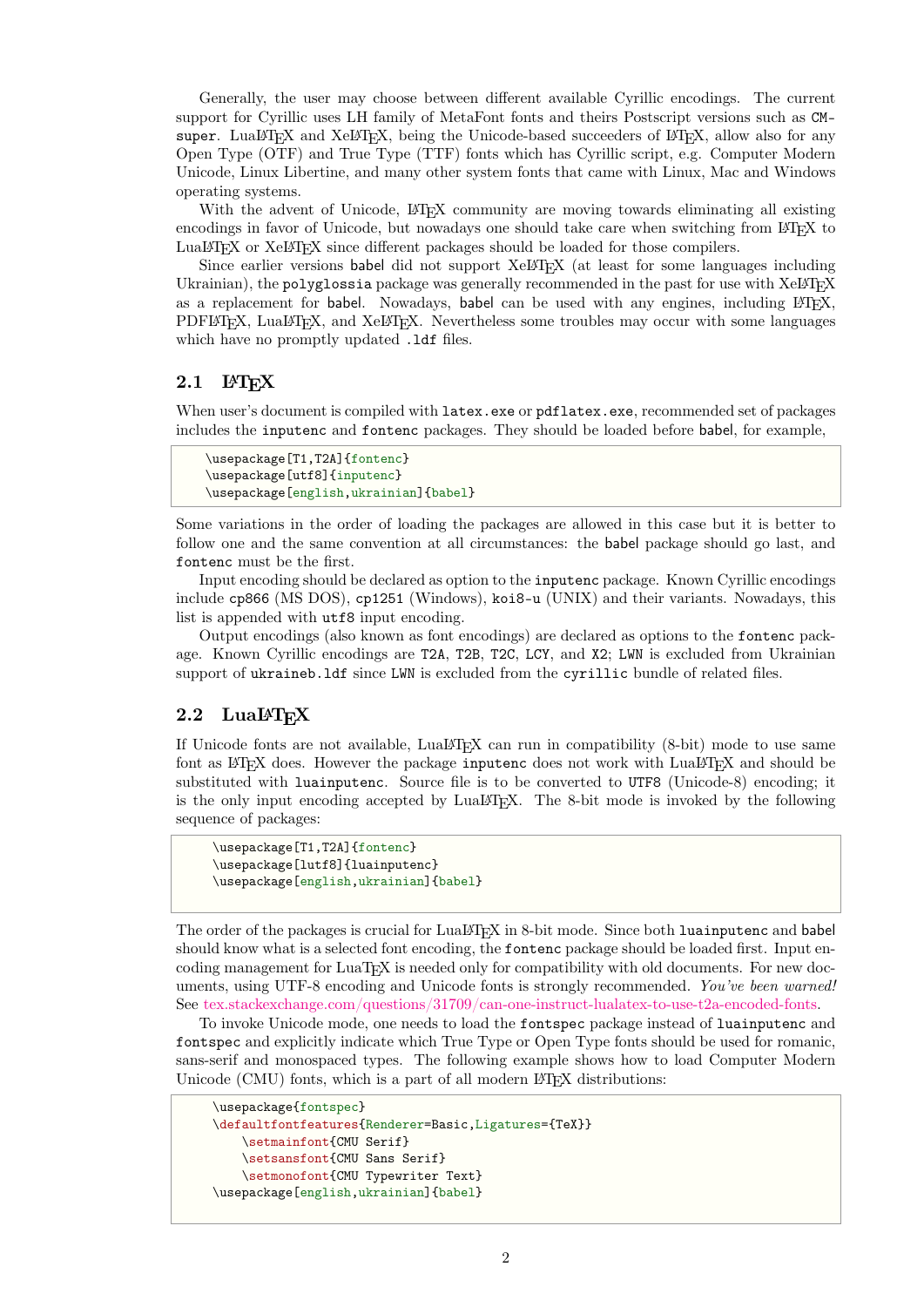The \defaultfontfeatures declares default font features for subsequent \setmainfont (which sets romanic fonts), \setsansfont (sans-serif) and \setmonofont (monospaced font). Font features can be set up on per font bases; for example

```
\usepackage{fontspec}
    \setmainfont[Renderer=Basic,Ligatures={TeX}]{CMU Serif}
    \setsansfont[Renderer=Basic,Ligatures={TeX,Historic}]{CMU Sans Serif}
    \setmonofont{CMU Typewriter Text}
\usepackage[english,ukrainian]{babel}
```
Here Renderer=Basic, Ligatures={TeX} activates ligatures which are existed in LATEX.

Recall that the language enlisted last in the list of options of the babel package is assumed to be the main language of the document, which is also active language right after \begin{document}. As of version 3.9, the main language can be set as a value of the main option as follows

```
\usepackage{fontspec}
\usepackage[english,main=ukrainian,german]{babel}
```
### <span id="page-2-0"></span>**2.3 XeLATEX**

In XeLATEX, there is also a special mode for 8-bit compatibility. One can use \XeTeXinputencoding to change the input encoding temporarily, and the "bytes" encoding makes XeLTFX works like a 8-bit LATEX engine:

```
\XeTeXinputencoding "bytes"
\usepackage[utf8]{inputenc}
\usepackage[T2A]{fontenc}
\usepackage[english,ukrainian]{babel}
```
XeTEX can use a different input encoding but it always uses the Unicode internally, so that \XeTeXinputencoding performs a conversion of the input into Unicode;

see [tex.stackexchange.com/questions/36188/do-xetex-and-luatex-always-use-unicode.](http://tex.stackexchange.com/questions/36188/do-xetex-and-luatex-always-use-unicode)

Unicode mode is set up same way as for LuaLAT<sub>EX</sub>, however the option Renderer=Basic can be dropped:

```
\usepackage{fontspec}
     \defaultfontfeatures{Ligatures={TeX}}
     \setmainfont{CMU Serif}
     \setsansfont{CMU Sans Serif}
     \setmonofont{CMU Typewriter Text}
\usepackage[english,ukrainian]{babel}
```
## <span id="page-2-1"></span>**3 User's commands**

In a multilingual document, some typographic rules are language dependent and should apply to the whole document.

Regarding local typography, the macro \selectlanguage{ukrainian} switches to the Ukrainian language, with the following effects:

- 1. Ukrainian hyphenation patterns are made active;
- 2. \today prints the date in Ukrainian;
- 3. the caption names are translated into Ukrainian ( $\Delta T$ <sub>EX</sub> only);
- 4. emdash typed by the ligature --- might be 20% shorter when Ukrainian is the current language; the result depends on the current encoding; --- always produce long emdash in LuaT<sub>EX</sub> and  $XeTEX$  since these engines use same encodings for all languages;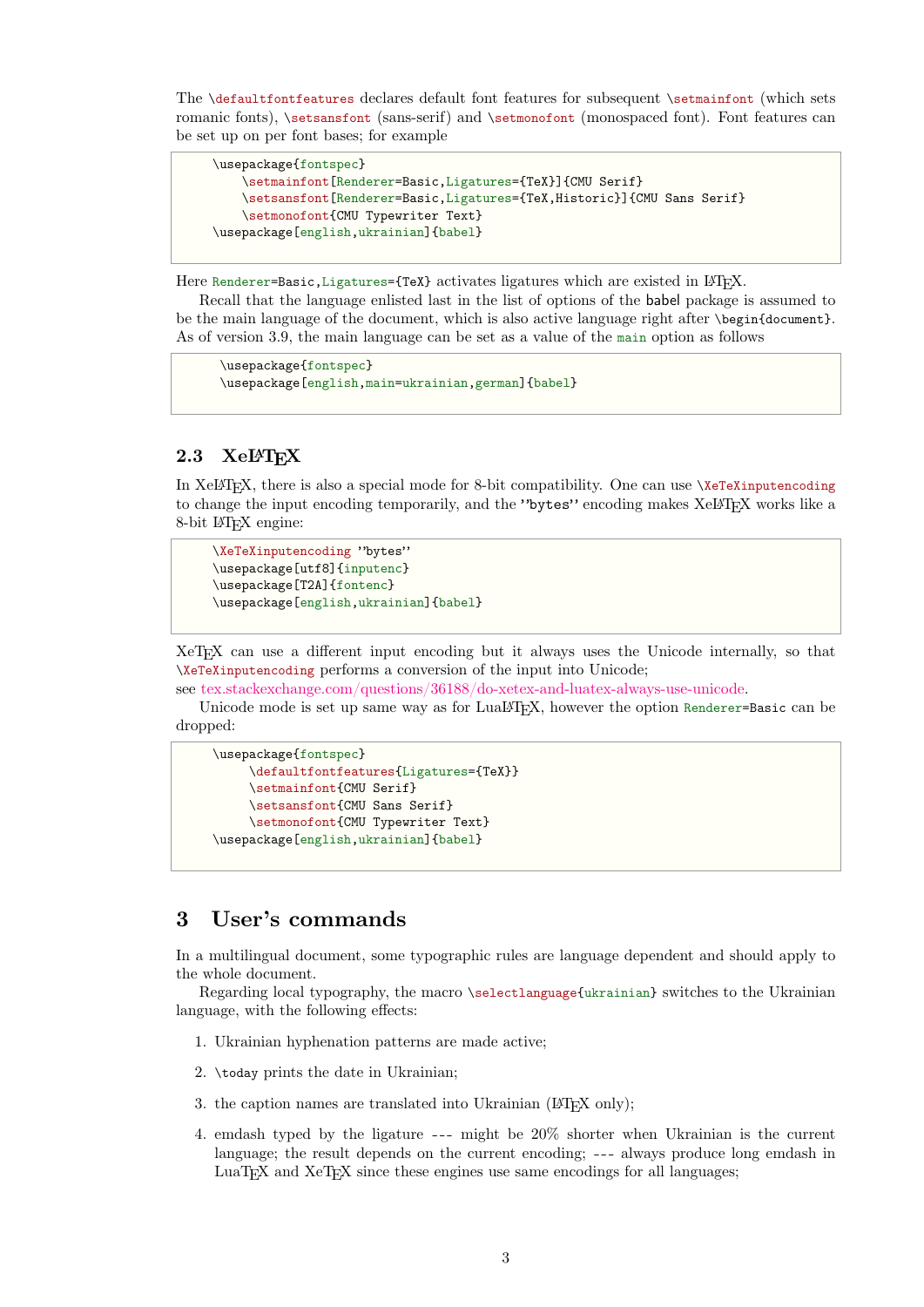5. emdash typed by the ligature "--- in Ukrainian is 20% shorter, however the ligature "-- might not be defined in other languges; a shorter emdash (i.e. \cyrdash) can be typeset in any language using special macros enlisted in table [1.](#page-3-1)

Additional commands are provided to typeset quotes:

- 1. French quotation marks can be entered using the commands \guillemotleft and \guillemotright which work in  $\text{Lipx2}_{\varepsilon}$  and PlainT<sub>E</sub>X.
- 2. German quotation marks can be entered using the commands  $\gtrsim$   $\qquad$   $\qquad$   $\qquad$   $\qquad$   $\qquad$   $\qquad$   $\qquad$   $\qquad$   $\qquad$   $\qquad$   $\qquad$   $\qquad$   $\qquad$   $\qquad$   $\qquad$   $\qquad$   $\qquad$   $\qquad$   $\qquad$   $\qquad$   $\qquad$   $\qquad$   $\qquad$   $\qquad$   $\qquad$   $\qquad$ in  $\text{IATF}X2_{\varepsilon}$  and PlainTFX.

The macro \Ukrainian defined as an alias for \selectlanguage{ukrainian}, and its "opponent" \English, existed in ukraineb.ldf has been removed since the Ukrainian language definition file is wrong place for definition of macros which switch to a distinct other language.

The macro  $\text{text}$   $\text{text}$ ) is intended to typeset small chunks of text in Ukrainian; it is essentially an alias for \foreignlanguage{ukrainian}{ $\langle text \rangle$ .

### <span id="page-3-0"></span>**3.1 Active character**

Table [1](#page-3-1) shows macros and active string which can be used to typeset various dashes and quotes. In the Ukrainian language, the character " is made active. It can be considered as second escape character in addition to  $\setminus$ . Some dashes and all quotes can be typed using both active character " and ordinary macros as indicated in the table. However, some shorthanded hyphenations have no macro counterpart.

| \glqq<br>\grqq<br>\guillemotleft<br>\guillemotright<br>$\frac{dq}{dt}$ | , 1<br>, , ,<br>''く<br>''> | German opening double quote (looks like ").<br>German closing double quote (looks like ").<br>French opening double quote (looks like $\ll$ ).<br>French closing double quote (looks like $\gg$ ).<br>Original quotes character ("). |
|------------------------------------------------------------------------|----------------------------|--------------------------------------------------------------------------------------------------------------------------------------------------------------------------------------------------------------------------------------|
| \babelhyphen{soft}                                                     | ,,_                        | Optional (soft) hyphen sign, similar to $\setminus$ - but<br>allows hyphenation in the rest of the word;                                                                                                                             |
| \babelhyphen{empty}                                                    | ,,,,                       | equivalent to \babelhyphen{soft} in babel 3.9.<br>Similar to "- but prints no hyphen sign (used<br>for compound words with hyphen, e.g. $x$ -""y);<br>equivalent to \babelhyphen{empty} in babel<br>3.9.                             |
| \babelhyphen*{nobreak}                                                 | ۰,۰                        | Compound word mark without a breakpoint,<br>prints hyphen prohibiting hyphenation at the<br>point; equivalent to \babelhyphen*{nobreak}<br>in babel $3.9$ .                                                                          |
| \babelhyphen{hard}                                                     | ,,_                        | A compound word mark with a break-<br>point, prints hyphen allowing hyphenation<br>in the composing words. equivalent to<br>\babelhyphen{hard} in babel 3.9.                                                                         |
| \babelhyphen{nobreak}                                                  | $, \cdot \mid$             | Disables ligature at this position; equivalent<br>to $\boldsymbol{\lambda}(?')$ in babel 3.9.                                                                                                                                        |
| \cyrdash                                                               |                            | Row Cyrillic emdash (does not care spaces<br>around).                                                                                                                                                                                |
| \cdash---                                                              | "                          | Cyrillic emdash in plain text.                                                                                                                                                                                                       |
| \cdash--~                                                              | $\cdots$                   | Cyrillic emdash in compound names (as in<br>Mendeleev"--"Klapeiron).                                                                                                                                                                 |
| \cdash--*                                                              | $" -- *$<br>,,             | Cyrillic emdash for denoting direct speech.<br>Thin space (allows further hyphenation as in<br>D.", Mendeleev).                                                                                                                      |

<span id="page-3-1"></span>Table 1: Extra definitions made by ukraineb.ldf

Note that the standard soft hyphen  $\lq$ - is equivalent to  $\b$ babelhyphen\*{soft}.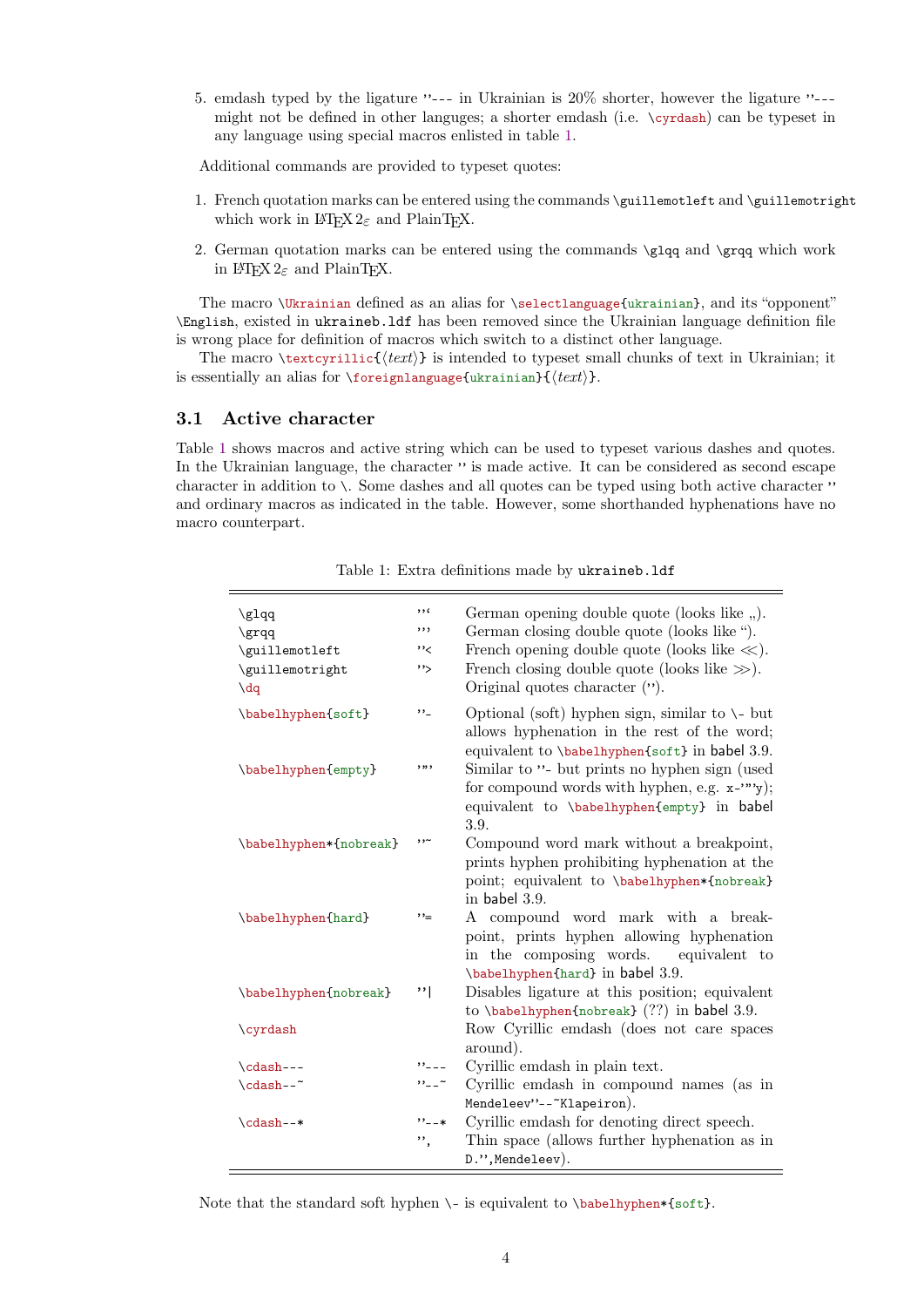The quotation marks traditionally used in Ukrainian were borrowed from other languages (e.g., French and German) so they keep their original names.

The French quotes are also available as ligatures '<<' and '>>' in 8-bit Cyrillic font encodings (LCY, X2, T2\*) and in Unicode encodings (EU1 and EU2) and as '<' and '>' characters in 7-bit Cyrillic font encodings (OT2 and LWN).

In Unicode encodings EU1 and EU2 cyrdashes and quotes can be typed as single character if text editor makes it possible to insert characters which absent of standard keyboard. This method works as well for 8-bit fonts encoded according to T2A if source file is encoded with cp1251 or utf8.

By default, active double quote is switched on. It can be switched off any time using \shorthandoff{"} and the switched on again using \shorthandon{"}.

#### <span id="page-4-0"></span>**3.2 Math commands**

The ukraineb.ldf defines few macros that can be used independently of current language. These are macros to be used in math mode to type the names of trigonometric functions common for Ukrainian documents: \sh, \ch, \tg, \ctg, \arctg, \arcctg, \th, \cth, and \cosec. Cyrillic letters in math mode can be typed with the aid of text commands such as \textbf, \textsf, \textit, \texttt, e.t.c.

## <span id="page-4-1"></span>**4 TEXnical details**

The packages inputenc and luainputenc make Cyrillic letters active so that a compiler converts them into corresponding \cyr<letter> macro at compilation time. For example, Ukrainian letter 'a' matches macro \cyra, and capital Ukrainian letter 'A' matches \CYRA. The package fontenc then matches every macro \cyr<1etter> to corresponding glyph in a font file depending on a declared font encoding.

Nowadays, Unicode makes \cyr<letter> macros outdated since both source file and font file are encoded consistently. These macros should therefore be removed because mixing them with Unicode characters breaks sorting mechanism of such utilities as bibtex and makeindex. For the sake of backward compatibility,  $\cycx\text{-letter}$  are still kept for  $\text{MFX}$ , but they are bypassed if LuaLAT<sub>EX</sub> or XeLAT<sub>EX</sub> are detected.

## <span id="page-4-2"></span>**5 Known problems**

Before switching from a legacy 8-bit engine (tex, pdftex) to an Unicode engine (xetex, luatex) and vise versa delete all .aux, .toc, .lot, .lof files as they might have stored incompatible internal encodings.

## <span id="page-4-3"></span>**6 Implementation**

#### <span id="page-4-4"></span>**6.1 Initial setup**

The macro \LdfInit performs a couple of standard checks that must be made at the beginning of a language definition file, such as checking the category code of the @-sign, preventing the .ldf file from being processed twice, etc.

#### 1 \LdfInit{ukrainian}{captionsukrainian}

First, we check if LuaLATEX or XeLATEX is running. If so, we set boolean key \if@ukr@uni@ode to true. It will be used to eliminate  $\cyr...$  commands, which were introduced in LATEX2e to handle various Cyrillic input encoding. With the advent of Unicode LATEX is moving to universal input encoding, so we consider these  $\zeta y$ ... commands as obsolete. They are preserved though for backward compatibility in case if LAT<sub>EX</sub> or PDFLAT<sub>EX</sub> are running.

We don't load the ifluatex or ifxetex package because *\RequirePackage* is not allowed at the stage of processing options (note that babel loads this file right when it processes its own options) but we borrow code from these packages.

2 \ifdefined\if@ukr@uni@ode

```
3 \PackageError{babel}{if@ukr@uni@ode already defined.\MessageBreak
4 Please contact author of ukraineb.ldf}
5 \relax
6 \setminus \mathtt{fi}
```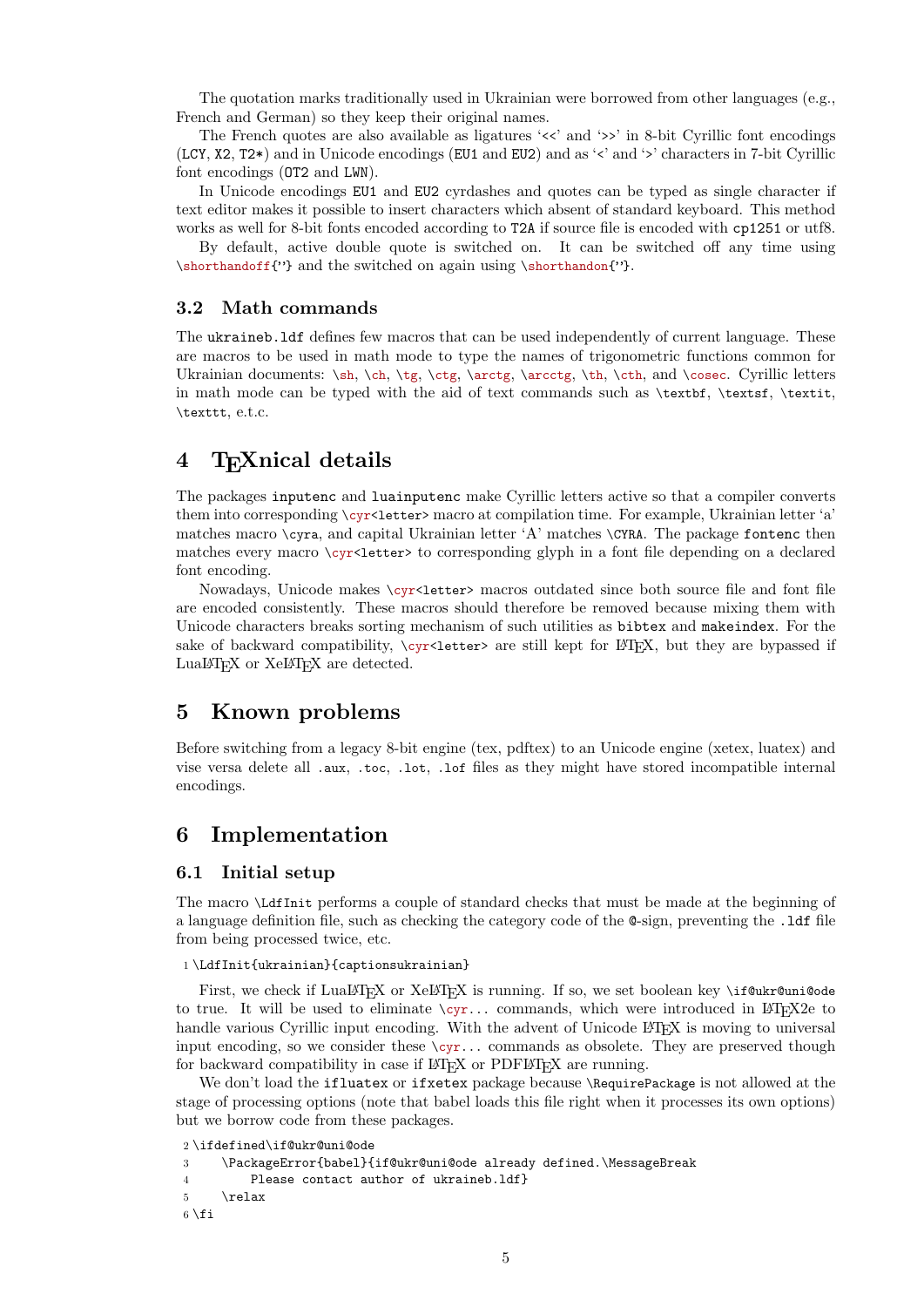```
7 \newif\if@ukr@uni@ode
8 \ifdefined\luatexversion
9 \@ukr@uni@odetrue
10 \else
11 \ifdefined\XeTeXrevision
12 \@ukr@uni@odetrue
13 \fi
14 \fi
```
Check if hyphenation patterns for the Ukrainian language have been loaded in language.dat. Namely, we check for the existence of \1@ukrainian. If it is not defined, we declare Ukrainian as dialect for the default language number 0 which almost for sure is English.

15 \ifx\l@ukrainian\@undefined 16 \@nopatterns{Ukrainian} 17 \adddialect\l@ukrainian0  $18 \setminus \text{fi}$ 

Now \l@ukrainian is always defined.

#### <span id="page-5-0"></span>**6.2 Output encoding**

We need to know font encoding that is supposed to be active at the end of the babel package. Default font encoding, set by LAT<sub>EX</sub> core, is 0T1. This can be changed by the fontenc package in case of LATEX and by fontspec package in case of LuaLATEX. It matters weather these packages are loaded before of after babel. In the latter case or if these packages are not loaded at all, ukraineb.ldf ignores their effect and tries to provide some reasonable settings. In particular, T2A will be selected for Ukrainian language if LATEX is running but EU1 in case of XeLATEX and EU2 in case of LuaLATFX.

In Unicode mode, the package fontspec should be loaded instead of fontenc to make font preparation; fontspec loads the package xunicode which sets current encoding (kept in \cf@encoding) to EU1 for XeLATEX and EU2 for LuaLATEX, and the babel package sets the macro \latinencoding to \cf@encoding. Since babel scan for value \cf@encoding within \AtBeginDocument, \latinencoding will be set to either EU1 for XeLATEX or EU2 for LuaLATEX no matter which of the packages, babel or fontspec is loaded first.

\cyrillicencoding There is a limited list of encodings appropriate for Cyrillic text. We will look which of them is declared and keep its name in the macro \cyrillicencoding. Correct (but obsolete and now deleted) 7-bit Cyrillic encoding is LWN. Correct 8-bit Cyrillic encodings are T2A (default for 8-bit compilers), T2B, T2C, LCY and X2. Correct utf8 encodings are TU (default for XeLT<sub>E</sub>X and LuaLT<sub>E</sub>X), EU1 (obsolete, formerly used for  $XeBTFX$ ), EU2 (obsolete, formerly used for  $LuaBTFX$ ).

> In 8-bit (LATEX) mode, user may choose between different non-unicode Cyrillic encodings—e.g., X2 or LCY. If user wants to use another font encoding rather than default (T2A), he has to load the corresponding file *before* babel.sty.

> Remember that for the Ukrainian language, the T2A encoding is better than X2, because X2 does not contain Latin letters, and users should be very careful to switch the language every time they want to typeset a Latin word inside a Ukrainian phrase or vice versa.

> We parse the \cdp@list containing encodings known to LATEX in the order they have been loaded by the time babel is called. We set the \cyrillicencoding to the *last* loaded encoding in the list of supported Cyrillic encodings: OT2, LCY, X2, T2C, T2B, T2A. In Unicode mode, \cyrillicencoding is set to TU by fontspec. Nevertheless here we provide similar definitions; 8-bit encodings are kept for Unicode compilers (LuaLATEX and XeLATEX) since they can run in compatibility  $(8-bit)$  mode.

```
19 \def\@setcyrillicencoding{%
```

| 20 | \def\sce@a##1##2{%          |  |
|----|-----------------------------|--|
| 21 | \edef\sce@b{##1}%           |  |
| 22 | \edef\sce@c{##2}%           |  |
| 23 | \ifx\sce@b\sce@c            |  |
| 24 | \let\cyrillicencoding\sce@c |  |
| 25 | \fi}%                       |  |
| 26 | \def\cdp@elt##1##2##3##4{%  |  |
| 27 | \sce@a{##1}{0T2}%           |  |
| 28 | \sce@a{##1}{LCY}%           |  |
| 29 | \sce@a{##1}{X2}%            |  |
| 30 | \sce@a{##1}{T2C}%           |  |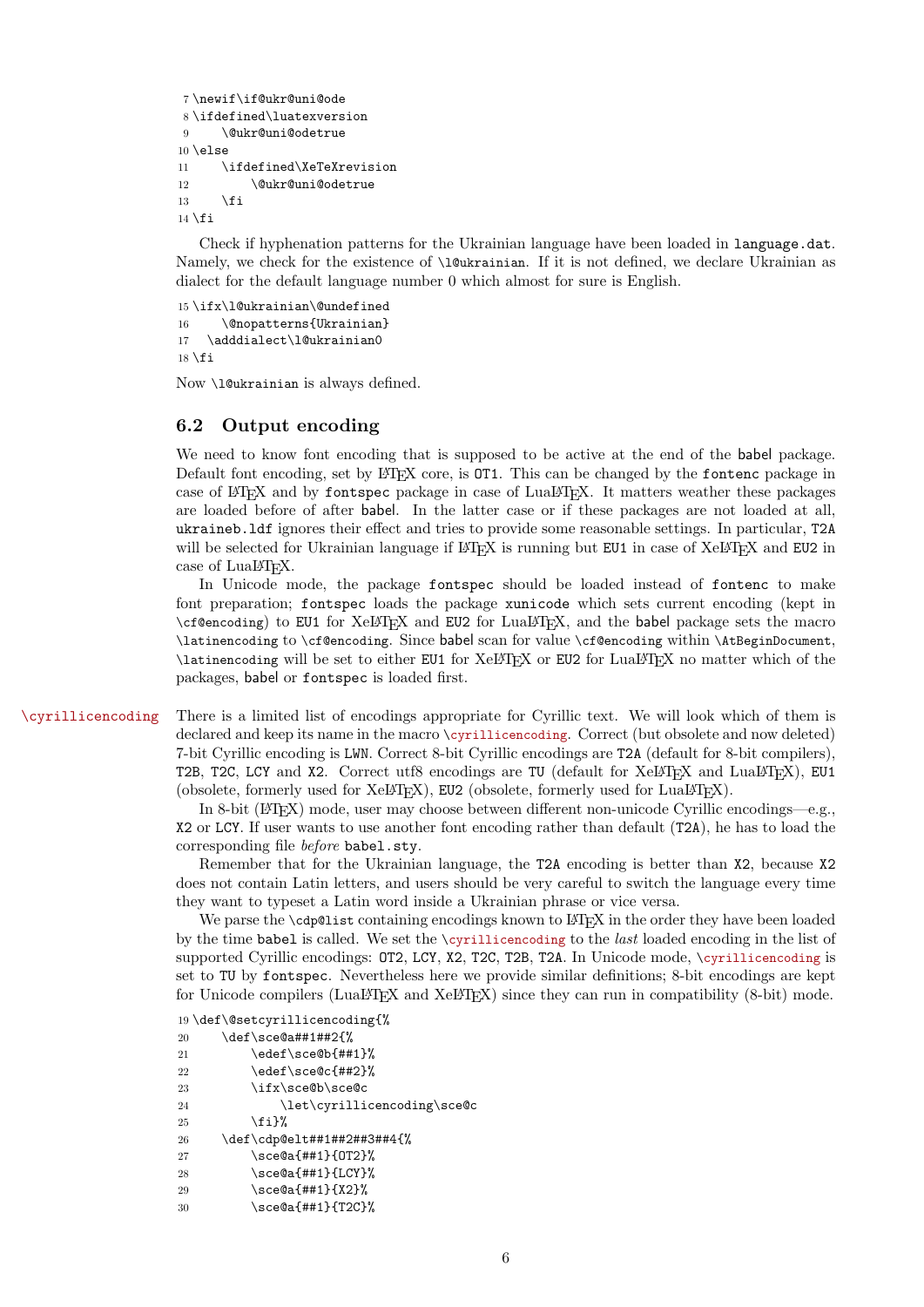```
31 \sce@a{##1}{T2B}%
32 \sce@a{##1}{T2A}%
33 \if@ukr@uni@ode
34 %\sce@a{##1}{EU1}%
35 %\sce@a{##1}{EU2}%
36 \sce@a{##1}{TU}%
37 \quad \text{if } \mathbf{i} \mathbf{\}%
38 \cdp@list
39 }
40 \ifx\cyrillicencoding\undefined
41 \@setcyrillicencoding
42 \setminus fi43 \@onlypreamble\@setcyrillicencoding
44 \@onlypreamble\sce@a
45 \@onlypreamble\sce@b
46 \@onlypreamble\sce@c
```
The last lines are to free the memory occupied by the macros \@setcyrillicencoding and \sce@x that are useless in the document. The contents of \@begindocumenthook is cleared automatically.

If \cyrillicencoding is still undefined, we issue warning and provide reasonable default value for  $\emptyset$ ;  $\gamma$  is a text of the load default encoding definitions; we use the lowercase names (i.e., lcyenc.def instead of LCYenc.def) when we do that.

47 \ifdefined\cyrillicencoding

```
48 \else
49 \if@ukr@uni@ode
50 \ifdefined\XeTeXrevision
51 \edef\cyrillicencoding{EU1}
52 \else
53 \ifdefined\luatexversion
54 \edef\cyrillicencoding{EU2}
55 \quad \text{If}56 \quad \text{if}57 \else
58 \edef\cyrillicencoding{T2A}
50 \quad \text{If}60 \PackageWarning{babel}%
61 {No Cyrillic font encoding has been loaded so far.\MessageBreak
62 A font encoding should be declared before babel.\MessageBreak
63 Default '\cyrillicencoding' encoding will be loaded
64 }%
65 \lowercase\expandafter{\expandafter\input\cyrillicencoding enc.def\relax}%
```
As final wisdom, we repeat \@setcyrillicencoding at \begin{document} time. We could not avoid previous call to \@setcyrillicencoding since compiler scan .aux file before it executes delayed code, and .aux may contain \set@langauge{ukrainian}; the latter rises an error if \cyrillicencoding would not be defined by that time.

```
66 \AtBeginDocument{\@setcyrillicencoding}
67 \fi
```
\Ukrainian \cyr \cyrillictext

For the sake of backward compatibility we keep the macro *\Ukrainian but redefine its meaning*; now \Ukrainian is simply an alias for \selectlanguage{ukrainian}.

We define \cyrillictext and its alias  $\cyr$  but remove another alias  $\Wr$ ; these macros are intended for use within babel macros and do not perform complete switch of the language. In particular, they to do no switch captions and the name of current language stored in the macro \languagename. This inconsistency might break some assumptions embedded into babel's. For example, the \iflanguage macro will fail.

Second, \cyrillictext does not activate shorthands, so that "<, ">, "', "', "---, e.t.c. will not work.

And third, \cyrillictext does not write its trace to .aux file, which might result in wrong typesetting of table of content, list of table and list of figures in multilingual documents.

Due to any of these reasons the use of the declaration \cyrillictext and its aliases in ordinary text is strongly discouraged. Instead of the declaration \cyrillictext it is recommended to use \Ukrainian or the command \foreignlanguage defined in the babel core; their functionality is similar to \selectlanguage{ukrainian} but they did not switch caption names, dates and shorthands.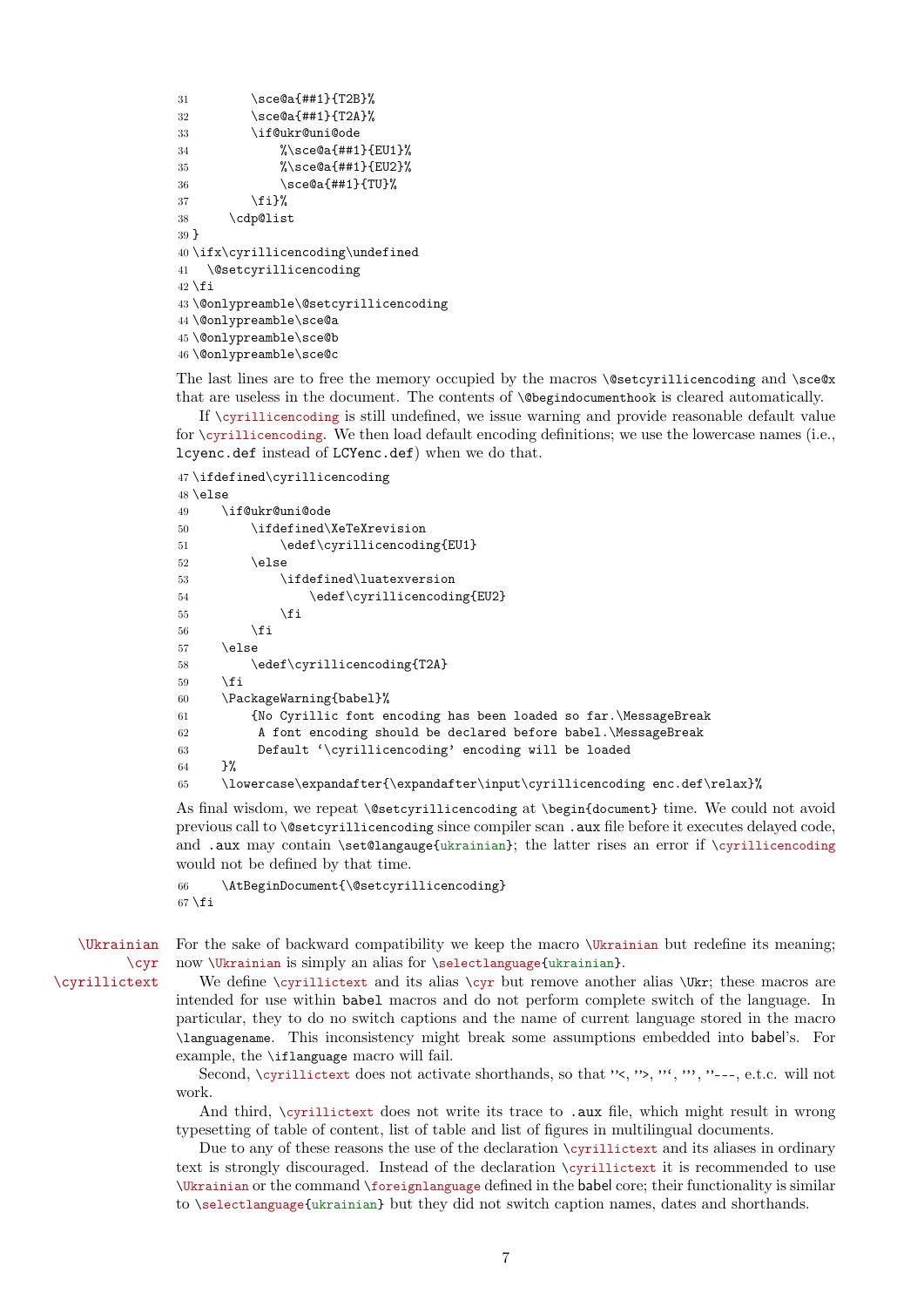```
68\DeclareRobustCommand{\Ukrainian}{\selectlanguage{\ukrainian}}
```

```
69 \DeclareRobustCommand{\cyrillictext}{%
70 \fontencoding\cyrillicencoding\selectfont
```
- 71 \let\encodingdefault\cyrillicencoding
- 72 \expandafter\set@hyphenmins\ukrainianhyphenmins

```
73 \language\l@ukrainian}%
```

```
74 \let\cyr\cyrillictext
```
NEXT PART OF CODE SHOULD BE MOVED TO X2enc.def, X2enc.dfu, IF NEEDED. Since the X2 encoding does not contain Latin letters, we should make some redefinitions of LATEX macros which implicitly produce Latin letters.

Unfortunately, the commands  $\A$  and  $\aa$  are not encoding dependent in LATEX (unlike e.g.,  $\oe$  or  $\DH$ . They are defined as  $\r{A}$  and  $\r{a}$ . This leads to unpredictable results when the font encoding does not contain the Latin letters 'A' and 'a' (like X2).

75 \expandafter\ifx\csname T@X2\endcsname\relax\else

- 76 \DeclareTextSymbolDefault{\AA}{OT1}
- 77 \DeclareTextSymbolDefault{\aa}{0T1}
- 78 \DeclareTextCommand{\aa}{0T1}{\r a}
- 79 \DeclareTextCommand{\AA}{OT1}{\r A}

```
80 \setminus \texttt{fi}
```
The macro \cyrillictext switches current (e.g., Latin) font encoding to a Cyrillic font encoding stored in \cyrillicencoding. The macro \latintext switches back. This method assumes that an font encoding is a Latin one. But in fact the latter assumption does not matter if any other language is switched on using same method, i.e. if corresponding .ldf file defines required macros to switch that language on from same standard (Latin) state. Since \latintext is defined by the core of babel we do not repeat its definition here.

```
81 %\DeclareRobustCommand{\latintext}{%
82% \fontencoding{\latinencoding}\selectfont
83% \def\encodingdefault{\latinencoding}}
84 %\let\lat\latintext
```
#### \textcyrillic {*\text*}}

The macros \cyrillictext and \latintext are declarations. For shorter chunks of text the commands \textcyrillic and \textlatin can be used.

The macro \textcyrillic takes an argument which is then typeset using the requested font encoding. It is thus an equivalent or \foreignlangauge{ukrainian}.

```
85\DeclareTextFontCommand{\textcyrillic}{\cyrillictext}
```
#### <span id="page-7-0"></span>**6.3 Input encoding**

User should use the inputenc package when any 8-bit Cyrillic font encoding is used, selecting one of the Cyrillic input encodings. We do not assume any default input encoding, so the inputenc package should be explicitly called by \usepackage{inputenc} *before* babel. Note however that default font encoding T2A fits well enough to Ukrainian version of Windows ANSI encoding which is almost equivalent to cp1251.

#### <span id="page-7-1"></span>**6.4 Shorthands**

The double quote character " is declared to be active in Ukrainian language.

```
86 \initiate@active@char{"}
```
Initial activation state will set to on later in section [6.5.4.](#page-12-1)

\dq The active character " is used as indicated in table [1.](#page-3-1) We save the original double quote character in the  $\dagger$  macro to keep it available. The math accent  $\vee$  can now be typed as '".

```
87 \begingroup \catcode'\"12
88 \def\reserved@a{\endgroup
89 \def\@SS{\mathchar"7019 }
90 \def\dq{"}}
91 \reserved@a
```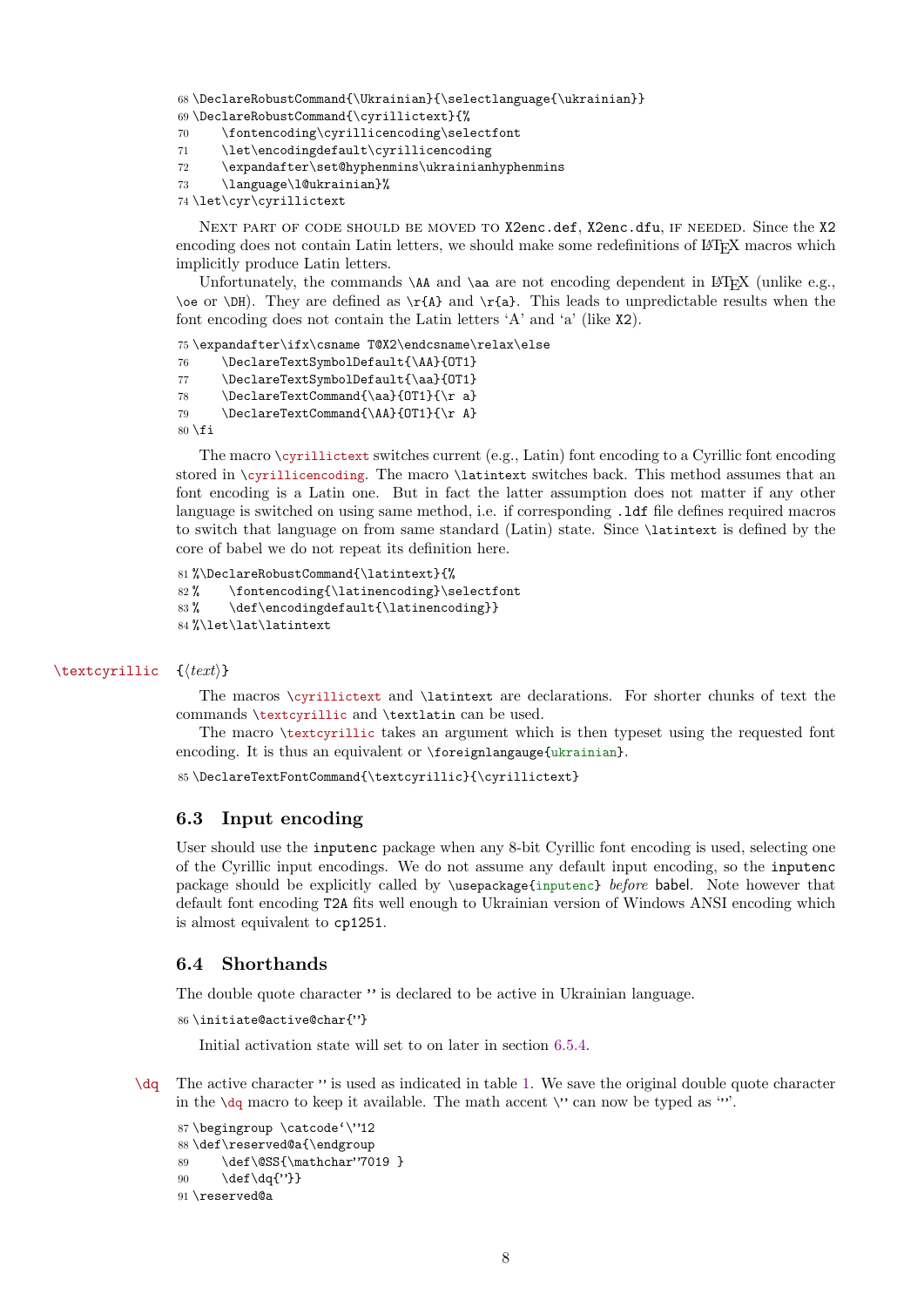#### <span id="page-8-0"></span>**6.4.1 Quotes**

We set "' and "' as shorthands for \quotedblbase and \textquotedblleft, respectively. These shorthands were defined through german quotes \glqq and \grqq, which in their turn are defined in babel.def via \quotedblbase and \textquotedblleft, respectively. It occurred, that old definition caused errors in Unicode mode if fontspec is loaded.

The shorthands " $\leq$  and " $\geq$  were declared to be equivalents for the French quotes  $\frac{q}{q}$  and  $\frac{q}{q}$ respectively. They are defined in babel.def via \guillemotleft and \guillemotrigh. However, \flqq and \guillemotleft (and their right counterparts) are typeset differently if current encoding is not T1. Therefore, we define "< and "> directly through \guillemotleft and \guillemotrigh.

```
92 \declare@shorthand{ukrainian}{"'}{\quotedblbase}
```

```
93\declare@shorthand{ukrainian}{"'}{\textquotedblleft}
```

```
94 \declare@shorthand{ukrainian}{"<}{\guillemotleft}
```
95 \declare@shorthand{ukrainian}{">}{\guillemotright}

Next set of shorthands is intended for variations of standard macro  $\setminus$ - which indicates explicitly breakpoint for hyphenation in a word. Meaning of these shorthands is explained in table [1.](#page-3-1)

Because of pdfstrings patches for ukrainian shorthands were removed from hyperref, the support for them was added to the ukrainian.ldf file.

```
96 \providecommand\texorpdfstring[2]{#1}
97 \declare@shorthand{ukrainian}{""}{\hskip\z@skip}
98 \declare@shorthand{ukrainian}{"~}{%
99 \texorpdfstring{\textormath{\leavevmode\hbox{-}}{-}}{-}}
100 \declare@shorthand{ukrainian}{"=}{\nobreak-\hskip\z@skip}
101 \declare@shorthand{ukrainian}{"|}{%
102 \texorpdfstring{\textormath{\nobreak\discretionary{-}{}{\kern.03em}\allowhyphens}{}}{}}
```
#### <span id="page-8-1"></span>**6.4.2 Emdash, endash and hyphenation sign**

To distinguish between "- and "--- we must check whether the next after - token is a hyphen character. If it is, we output an emdash, otherwise a hyphen sign. Therefor T<sub>E</sub>X looks for the next token after the first '-', writes its meaning to \ukrainian@sh@next and finally call for \ukrainian@sh@tmp.

```
103 \declare@shorthand{ukrainian}{"-}{%
104 \def\ukrainian@sh@tmp{%
105 \if\ukrainian@sh@next-\expandafter\ukrainian@sh@emdash
106 \else%
107 \expandafter\ukrainian@sh@hyphen%
108 \fi}%
109 \futurelet\ukrainian@sh@next\ukrainian@sh@tmp}
```
Two macros \ukrainian@sh@hyphen and \ukrainian@sh@emdash called by \ukrainian@sh@tmp are defined below. The second of them has two parameters since it must gobble next two hyphen signs.

110 \def\ukrainian@sh@hyphen{\nobreak\-\bbl@allowhyphens}

```
111 \def\ukrainian@sh@emdash#1#2{\cdash-#1#2}
```
\cdash In its turn, \ukrainian@sh@emdash simply calls for \cdash which has rich use. It analyses 3rd of 3 characters and calls for one of few predefined macros \@Acdash, \@Bcdash, \@Ccdash.

```
112 \def\cdash#1#2#3{\def\tempx@{#3}%
113 \def\tempa@{-}\def\tempb@{~}\def\tempc@{*}%
114 \ifx\tempx@\tempa@\@Acdash%
115 \else%
116 \ifx\tempx@\tempb@\@Bcdash%
117 \else%
118 \ifx\tempx@\tempc@\@Ccdash%
119 \text{else\text{\textendash}}120 \errmessage{Wrong usage of cdash}
121 \qquad \qquad \text{if}122 \fi
123 \ifmmode{\big\vert} \else{ 123 \fi \fi
124 }
```
All these 3 internal macros call for \cyrdash, which type Cyrillic emdash, but put different spaces around the dash.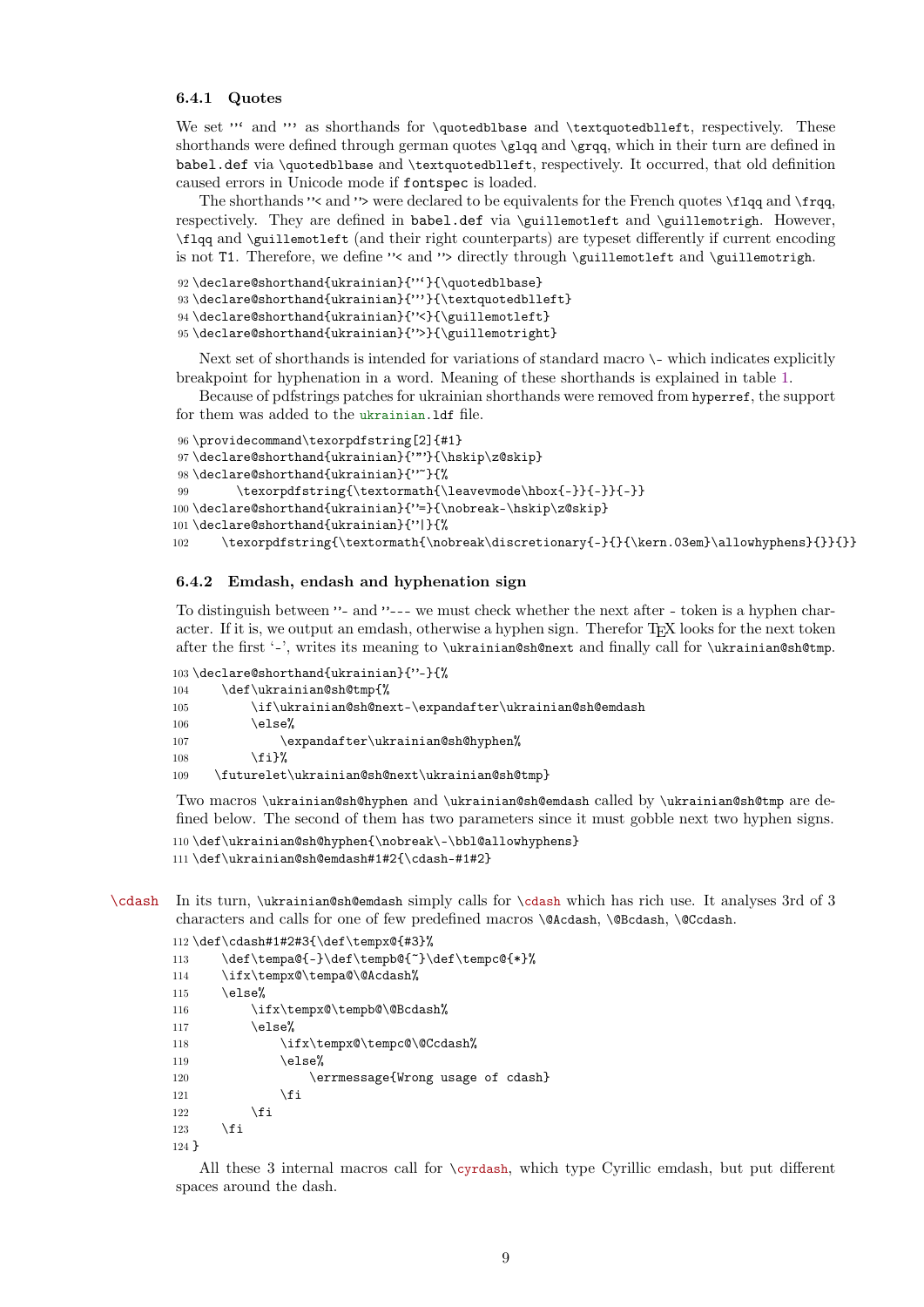\@Acdash is invoked by "---. It types Cyrillic emdash to be used inside a text and puts an unbreakable thin space before the dash if a *space* is placed before "--- in the source file; can be used after display maths formulae, formatted lists, enumerations, etc.

```
125 \def\@Acdash{\ifdim\lastskip>\z@\unskip\nobreak\hskip.2em\fi
```

```
126 \cyrdash\hskip.2em\ignorespaces}%
```
\@Bcdash is invoked by "--~. It types Cyrillic emdash in compound names (like Mendeleev– Klapeiron); requires no space characters around and adds extra space after the dash.

```
127 \def\@Bcdash{\leavevmode\ifdim\lastskip>\z@\unskip\fi
```

```
128 \nobreak\cyrdash\penalty\exhyphenpenalty\hskip\z@skip\ignorespaces}%
```
\@Ccdash is invoked by "--\*. It denotes direct speech and adds small space after the dash.

```
129 \def\@Ccdash{\leavevmode
```
130 \nobreak\cyrdash\nobreak\hskip.35em\ignorespaces}%

\cyrdash The \cyrdash macro is defined in Cyrillic font encodings (LCY, T2\*, OT2, and X2) by means of \DeclareTextSymbol. In T2\* encodings \cyrdash refers to same code point 22 as \textemdash does so that these two macros are equivalent. However the dash at the code point 22 have different length in different fonts. The dash in Cyrillic fonts LH is 20% shorter as compared to Latin fonts such as CM (Computer Modern). As a result, the dash typed by the ligature --- or its variations mentioned in Table ?? might change its length after \selectlanguage.

> The \cyrdash macro is not available in Latin encodings such as T1. Therefor an explicit or implicit call for \cyrdash when current language is English causes an error. For such a case, we provide a fake default. A standard check such as \ifx\cyrdash\undefined ...\fi fails to detect absent definitions for Latin encodings since the \cyrdash macro is in fact defined. Therefor we use the \ProvideTextCommandDefault method:

```
131 \PackageInfo{babel}{Default for \string\cyrdash\space is provided}
```
132 %%\ProvideTextCommandDefault{\cyrdash}{\iflanguage{ukrainian}%

```
133 %% {\hbox to.8em{--\hss--}}{\textemdash}}
```

```
134 \ProvideTextCommandDefault{\cyrdash}{\hbox to.8em{--\hss--}}
```
The \cyrdash macro is not defined in the Unicode encoding TU. The fake definition given above cope with this case.

Finally, we define a shorthand thin space to be placed between initials as in D.", Mendeleev. When used instead of  $\,$ , as in  $D.\$ ,Mendeleev it allows hyphenation in the next word.

135 \declare@shorthand{ukrainian}{",}{\nobreak\hskip.2em\ignorespaces}

### <span id="page-9-0"></span>**6.5 Switching to and from Ukrainian**

Now we define additional macros used to reset current language to Ukrainian and back to some original state. The package babel based on the assumption that original state is characterized by a Latin encoding. Previously, for back reset the macro \OriginalTeX was used, but now use \latintext for the same purpose.

#### <span id="page-9-1"></span>**6.5.1 Caption names**

First, we define Ukrainian equivalents for Ukrainian caption names.

\captionsukrainian The macro \captionsukrainian defines caption names used in the four standard document classes provided with LATEX. The macro \cyr activates Cyrillic encoding. It could be dropped if we would be sure that Ukrainian captions are called only if current language is Ukrainian. However, the macros such as \Ukrainian do not conform to strict rules of the package babel as explained in the above.

> We now use babel's 3.9 \Set<macro> macro for defining caption names as well as date. If Unicode engine is running, Cyrillic letters are typed in by their Unicode code-points.

```
136 %
137% ------------------------ Caption Names (Unucode case) ----------------------------
138 %
139 \if@ukr@uni@ode
140 \PackageInfo{ukrainian.ldf}{Executing the 3.9 or latter}
141 \StartBabelCommands*{ukrainian}{captions}[unicode, fontenc=EU1 EU2, charset=utf8]
142 \SetString\prefacename{Вступ}% [babel]
143 \SetString\refname{Література}% [only article]
```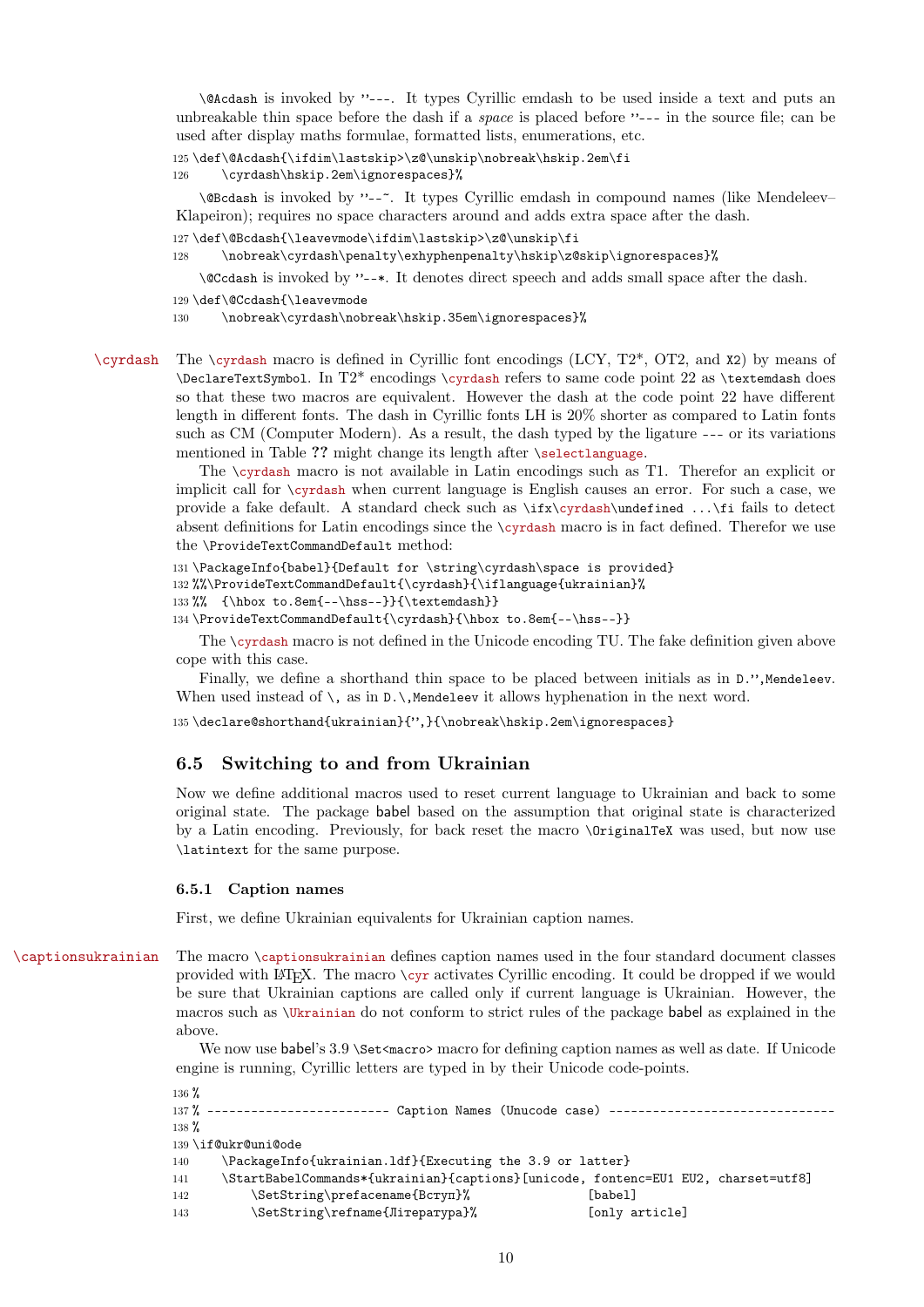| 144               | \SetString\abstractname{Анотація}%                                                         |                     | [only article, report]      |
|-------------------|--------------------------------------------------------------------------------------------|---------------------|-----------------------------|
| 145               | \SetString\bibname{Бібліографія}%                                                          | [only book, report] |                             |
| 146               | \SetString\chaptername{Розділ}%                                                            | [only book, report] |                             |
|                   |                                                                                            |                     |                             |
| 147               | \SetString\appendixname{Додаток}%                                                          |                     |                             |
| 148               | \SetString\contentsname{3micr}%                                                            |                     |                             |
| 149               | \SetString\tocname{\contentsname}%                                                         |                     |                             |
| 150               | \SetString\listfigurename{Перелік ілюстрацій}%                                             |                     |                             |
| 151               | \SetString\listtablename{Перелік таблиць}%                                                 |                     |                             |
| 152               | \SetString\indexname{Предметний покажчик}%                                                 |                     |                             |
| 153               | \SetString\authorname{Іменний покажчик}%                                                   |                     |                             |
| 154               | \SetString\figurename{Puc.}%                                                               |                     |                             |
| 155               | \SetString\tablename{Таблиця}%                                                             |                     |                             |
| 156               | \SetString\partname{Частина}%                                                              |                     |                             |
| 157               | \SetString\enclname{вкл.}%                                                                 |                     |                             |
| 158               | \SetString\ccname{BHX.}%                                                                   |                     |                             |
| 159               | \SetString\headtoname{Bx.}%                                                                |                     |                             |
| 160               | \SetString\pagename{c.}%                                                                   | [letter]            |                             |
|                   |                                                                                            |                     |                             |
| 161               | \SetString\seename{див.}%                                                                  |                     |                             |
| 162               | \SetString\alsoname{див.\ також}%                                                          |                     |                             |
| 163               | \SetString\proofname{Доведення}%                                                           | [amsthm]            |                             |
| 164               | \SetString\glossaryname{Словник термінів}%                                                 |                     |                             |
| 165               | \SetString\acronymname{Абревіатури}%                                                       |                     | [glossaries] {Acronyms}     |
| 166               | \SetString\lstlistingname{Лістинг}%                                                        | [listings]          | (the environment) {Listing} |
| 167               | \SetString\lstlistlistingname{Лістинги}%                                                   | [listings]          | (the 'List of') {Listings}  |
| 168               | \SetString\nomname{Позначення}%                                                            |                     |                             |
| 169               | \SetString\notesname{Нотатки}%                                                             | [endnotes] {Notes}  |                             |
|                   |                                                                                            |                     |                             |
|                   | Additional definitions for the package nomenc1:                                            |                     |                             |
| $170\%$           |                                                                                            |                     |                             |
| $171 \%$          | --------------------------- nomencl (Unucode case) --------------------------              |                     |                             |
| $172 \%$          |                                                                                            |                     |                             |
| 173               | \ifdefined\nomname%                                                                        |                     |                             |
| 174               | \addto\captionsukrainian{%                                                                 |                     |                             |
| 175               | \def\eqdeclaration#1{, див.\nobreakspace(#1)}%                                             |                     |                             |
|                   |                                                                                            |                     |                             |
| 176               | \def\pagedeclaration#1{, crop.\nobreakspace#1}%                                            |                     |                             |
| 177               | }‰                                                                                         |                     |                             |
| 178               | \fi                                                                                        |                     |                             |
| 179               | \EndBabelCommands                                                                          |                     |                             |
| $180 \text{else}$ |                                                                                            |                     |                             |
| 181 $%$           |                                                                                            |                     |                             |
|                   | 182% ------------------------ Caption Names (Nonunucode case) ---------------------------- |                     |                             |
| $183\%$           |                                                                                            |                     |                             |
| 184               | \StartBabelCommands*{ukrainian}{captions}                                                  |                     |                             |
| 185               | \SetString\prefacename{{\cyr\CYRV\cyrs\cyrt\cyru\cyrp}}%                                   |                     |                             |
| 186               | \SetString\refname{%                                                                       |                     |                             |
| 187               | {\cyr\CYRL\cyrii\cyrt\cyre\cyrr\cyra\cyrt\cyru\cyrr\cyra}}%                                |                     |                             |
| 188               | \SetString\abstractname{%                                                                  |                     |                             |
| 189               | {\cyr\CYRA\cyrn\cyro\cyrt\cyra\cyrc\cyrii\cyrya}}%                                         |                     |                             |
|                   | \SetString\bibname{%                                                                       |                     |                             |
| 190               |                                                                                            |                     |                             |
| 191               | {\cyr\CYRB\cyrii\cyrb\cyrl\cyrii\cyro\cyrgup\cyrr\cyra\cyrf\cyrii\cyrya}}%                 |                     |                             |
| 192               | \SetString\chaptername{{\cyr\CYRR\cyro\cyrz\cyrd\cyrii\cyrl}}%                             |                     |                             |
| 193               | \SetString\appendixname{{\cyr\CYRD\cyro\cyrd\cyra\cyrt\cyro\cyrk}}%                        |                     |                             |
| 194               | \SetString\contentsname{{\cyr\CYRZ\cyrm\cyrii\cyrs\cyrt}}%                                 |                     |                             |
| 195               | \SetString\tocname{\contentsname}%                                                         |                     |                             |
| 196               | \SetString\listfigurename{{\cyr\CYRP\cyre\cyrr\cyre\cyrl\cyrii\cyrk                        |                     |                             |
| 197               | \\cyrii\cyrl\cyryu\cyrs\cyrt\cyrr\cyra\cyrc\cyrii\cyrishrt}}%                              |                     |                             |
| 198               | \SetString\listtablename{{\cyr\CYRP\cyre\cyrr\cyre\cyrl\cyrii\cyrk                         |                     |                             |
| 199               | \\cyrt\cyra\cyrb\cyr1\cyri\cyrc\cyrsftsn}}%                                                |                     |                             |
| 200               | \SetString\indexname{{\cyr\CYRP\cyrr\cyre\cyrd\cyrm\cyre\cyrt\cyrn\cyri\cyrishrt           |                     |                             |
| 201               | \\cyrp\cyro\cyrk\cyra\cyrzh\cyrch\cyri\cyrk}}%                                             |                     |                             |
| 202               | \SetString\authorname{{\cyr\CYRII\cyrm\cyre\cyrn\cyrn\cyri\cyrishrt                        |                     |                             |
|                   | \\cyrp\cyro\cyrk\cyra\cyrzh\cyrch\cyri\cyrk}}%                                             |                     |                             |
| 203               |                                                                                            |                     |                             |
| 204               | \SetString\figurename{{\cyr\CYRR\cyri\cyrs.}}%                                             |                     |                             |
| 205               | \SetString\tablename{{\cyr\CYRT\cyra\cyrb\cyrl.}}%                                         |                     |                             |
| 206               | \SetString\partname{{\cyr\CYRCH\cyra\cyrs\cyrt\cyri\cyrn\cyra}}%                           |                     |                             |
| 207               | \SetString\enclname{{\cyr\cyrv\cyrk\cyrl\cyra\cyrd\cyrk\cyra}}%                            |                     |                             |
| 208               | \SetString\ccname{{\cyr\cyrk\cyro\cyrp\cyrii\cyrya}}%                                      |                     |                             |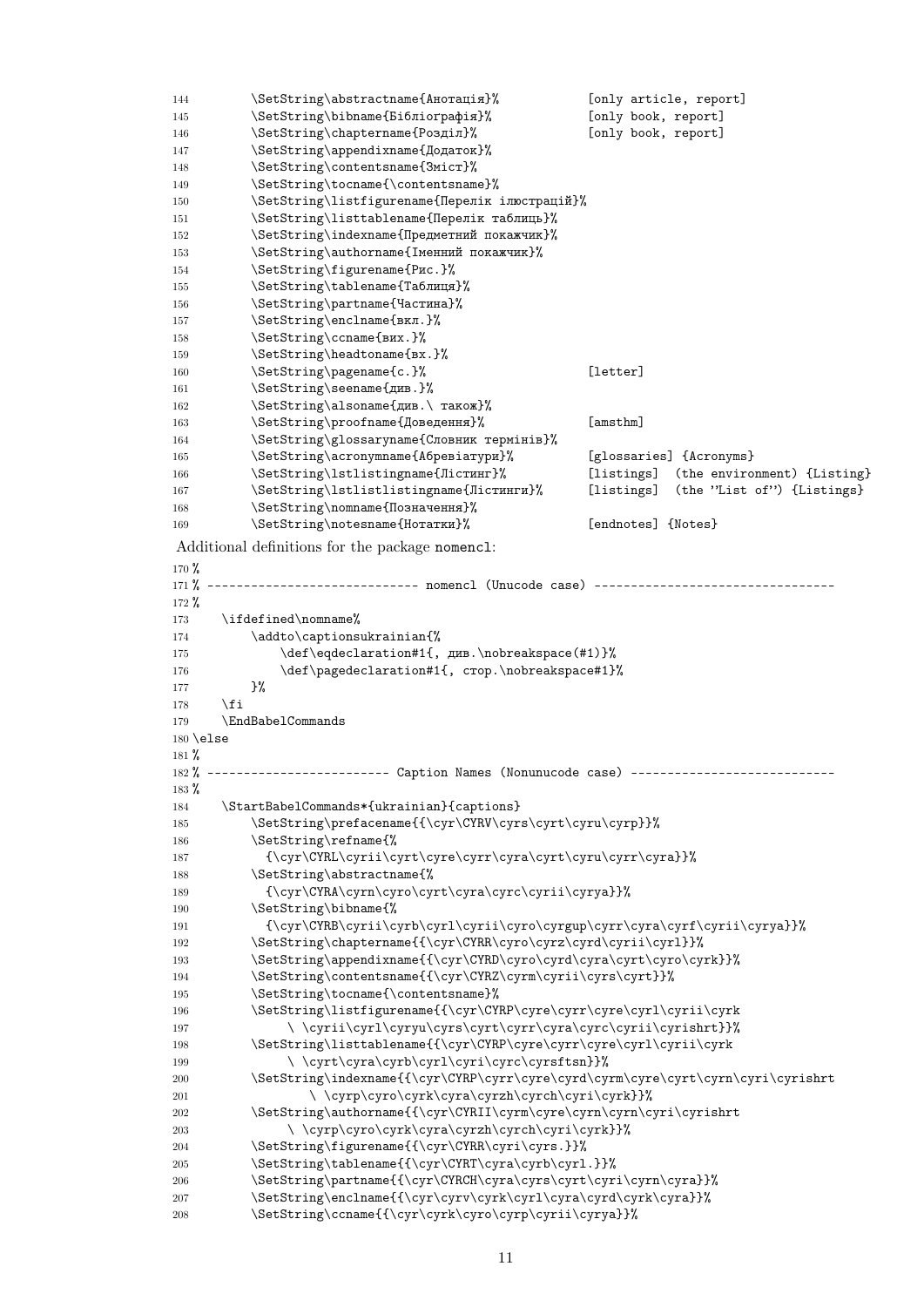| 209       | \SetString\headtoname{{\cyr\cyrv\cyrh.}}%                                            |
|-----------|--------------------------------------------------------------------------------------|
| 210       | \SetString\pagename{{\cyr\cyrs.}}%                                                   |
| 211       | \SetString\seename{{\cyr\cyrd\cyri\cyrv.}}%                                          |
| 212       | \SetString\alsoname{{\cyr\cyrd\cyri\cyrv.\ \cyrt\cyra\cyrk\cyro\cyrzh}}%             |
| 213       | \SetString\proofname{{\cyr\CYRD\cyro\cyrv\cyre\cyrd\cyre\cyrn\cyrya}}%               |
| 214       | \SetString\glossaryname{{\cyr\CYRS\cyrl\cyro\cyrv\cyrn\cyri\cyrk                     |
| 215       | \\cyrt\cyre\cyrr\cyrm\cyrii\cyrn\cyrii\cyrv}}%                                       |
| 216       | \SetString\acronymname{\cyr\CYRA\cyrb\cyrr\cyre\cyrv\cyri\cyra\cyrt\cyru\cyri\cyri}% |
| 217       | \SetString\lstlistingname{\cyr\CYRL\cyri\cyrs\cyrt\cyri\cyrn\cyrg}%                  |
| 218       | \SetString\lstlistlistingname{\cyr\CYRL\cyri\cyrs\cyrt\cyri\cyrn\cyrg\cyri}%         |
| 219       | \SetString\nomname{\CYRP\cyro\cyrz\cyrn\cyra\cyrch\cyre\cyrn\cyrn\cyrya}%            |
| 220       | \SetString\notesname{\CYRN\cyro\cyrt\cyra\cyrt\cyrk\cyri}%                           |
| 221       | <b>EndBabelCommands</b>                                                              |
| $222$ \fi |                                                                                      |

## <span id="page-11-0"></span>**6.5.2 Date in Ukrainian**

\dateukrainian The macro \dateukrainian is used to reset the macro \today in Ukrainian.

| $223 \%$    |                                                                                     |
|-------------|-------------------------------------------------------------------------------------|
| $224 \%$    |                                                                                     |
| $225 \%$    |                                                                                     |
|             | 226 \if@ukr@uni@ode                                                                 |
| 227         | \PackageInfo{ukrainian.1df}{Executing the post 3.9 branch for dates}                |
| 228         | \StartBabelCommands*{ukrainian}{date}[unicode, fontenc=EU1 EU2, charset=utf8]       |
| 229         | \SetStringLoop{month#1name}{%                                                       |
| 230         | січня,%                                                                             |
| 231         | лютого, %                                                                           |
| 232         | березня,%                                                                           |
| 233         | квітня,%                                                                            |
| 234         | травня, %                                                                           |
| 235         | червня, %                                                                           |
| 236         | липня,%                                                                             |
| 237         | серпня,%                                                                            |
| 238         | вересня,%                                                                           |
| 239         | жовтня, $%$                                                                         |
| 240         | листопада, %                                                                        |
| 241         | грудня%                                                                             |
| 242         | ł                                                                                   |
| 243         | \SetString\abbgyear{p.}%                                                            |
| $244$ \else |                                                                                     |
| $245 \%$    |                                                                                     |
| $246 \%$    | -----------------------    Date (Nonunicode case) -----------------------           |
| $247 \%$    |                                                                                     |
| 248         | \StartBabelCommands*{ukrainian}{date}                                               |
| 249         | \SetStringLoop{month#1name}{%                                                       |
| 250         | \cyrs\cyrii\cyrch\cyrn\cyrya,%                                                      |
| 251         | \cyrl\cyryu\cyrt\cyro\cyrg\cyro,%                                                   |
| 252         | \cyrb\cyre\cyrr\cyre\cyrz\cyrn\cyrya,%                                              |
| 253         | \cyrk\cyrv\cyrii\cyrt\cyrn\cyrya,%                                                  |
| 254         | \cyrt\cyrr\cyra\cyrv\cyrn\cyrya,%                                                   |
| 255         | \cyrch\cyre\cyrr\cyrv\cyrn\cyrya,%                                                  |
| 256         | \cyrl\cyri\cyrp\cyrn\cyrya,%                                                        |
| 257         | \cyrs\cyre\cyrr\cyrp\cyrn\cyrya,%                                                   |
| 258<br>259  | \cyrv\cyre\cyrr\cyre\cyrs\cyrn\cyrya,%                                              |
|             | \cyrzh\cyro\cyrv\cyrt\cyrn\cyrya,%                                                  |
| 260<br>261  | \cyrl\cyri\cyrs\cyrt\cyro\cyrp\cyra\cyrd\cyra,%<br>\cyrg\cyrr\cyru\cyrd\cyrn\cyrya% |
| 262         | }%                                                                                  |
| 263         | \SetString\abbgyear{\cyrr.}%                                                        |
| $264$ \fi   |                                                                                     |
|             |                                                                                     |
|             | Typesetting date in both unicode and nonunicode cases                               |
| $265 \%$    |                                                                                     |
|             | 266% --------------------------- Date typesetting ------------------------------    |
| $267 \%$    |                                                                                     |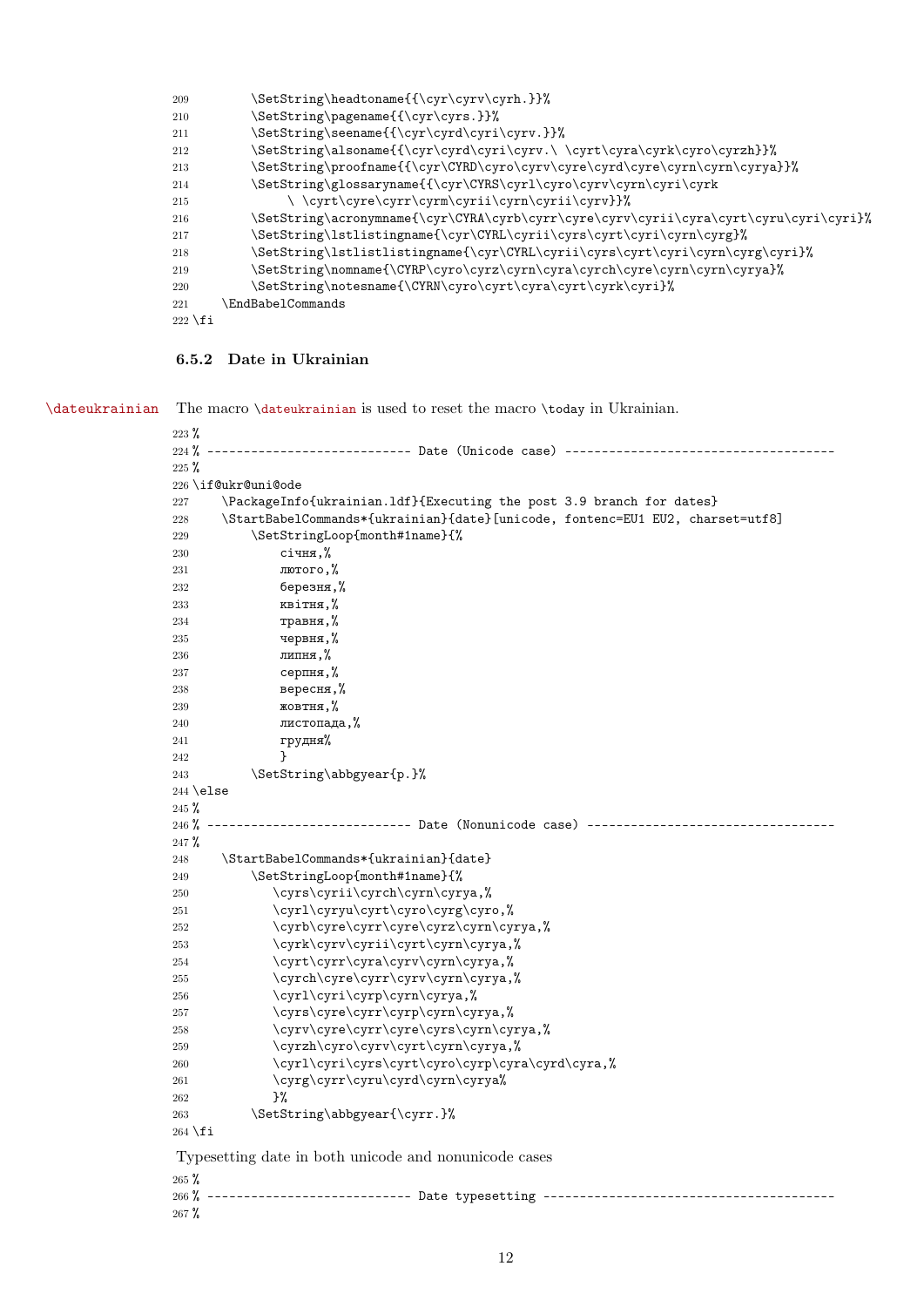```
268 \SetString\today{\number\day~\csname month\romannumeral\month name\endcsname\space
269 \number\year~\abbgyear}%
270 \EndBabelCommands
```
#### <span id="page-12-0"></span>**6.5.3 Hyphenation patterns**

Ukrainian hyphenation patterns are automatically activated every time Ukrainian language is selected via \selectlanguage, \foreignlanguage or equivalent command. But we need to declare values of \lefthyphenmin and \righthyphenmin; both are set to 2.

```
271 \providehyphenmins{\CurrentOption}{\tw@\tw@}
272 \providehyphenmins{ukrainian}{\tw@\tw@}
```
#### <span id="page-12-1"></span>**6.5.4 Extra definitions**

\extrasukrainian The macro \extrasukrainian performs extra definitions in addition to resetting the caption names \noextrasukrainian and date. The macro \noextrasukrainian is used to cancel the actions of \extrasukrainian.

> First, we instruct babel to switch font encoding using earlier defined macros \cyrillictext and \latintext.

```
273 \addto\extrasukrainian{\cyrillictext}
```
274 \addto\noextrasukrainian{\latintext}

Second, we specify that the Ukrainian group of shorthands should be used.

```
275 \addto\extrasukrainian{\languageshorthands{ukrainian}}
```
276 \addto\extrasukrainian{\bbl@activate{"}}

```
277\addto\noextrasukrainian{\bbl@deactivate{"}}
```
Now the action \extrasukrainian has to execute is to make sure that the command \frenchspacing is in effect. If this is not the case the execution of \noextrasukrainian will switch it off again.

```
278 \addto\extrasukrainian{\bbl@frenchspacing}
279 \addto\noextrasukrainian{\bbl@nonfrenchspacing}
```
#### <span id="page-12-2"></span>**6.6 Alphabetic enumerations**

The traditional alphabetical enumerations in Ukrainan texts use the Cyrillic alphabet (bar several letters). In principle, enumerations are a matter for class and style designers but the same can be said also about things, other than enumerations, such as names of sections and bibliography lists.

The alphabet is not the only difference, differences also in the labels format. According to Cyrillic typesetting tradition and also with ДСТУ 3008:2015, label format should be with one right parenthesis and the top level enumerate should be alphabetical, but we believe that this is not necessary for including such changes in ukraineb.ldf, for this purpose you can simply redefine required counters in preamle by common LAT<sub>EX</sub> way.

```
\def\theenumi{\alph{enumi}}
\def\labelenumi{\theenumi)}
\def\theenumii{\alph{enumii}}
\def\labelenumii{\theenumii)}
```
Nevertheless, the Ukrainian babel by default turns on alphabetical enumeration with Cyrillic letters. This means that enumerated lists that would be labelled with Latin letters in Latin scripts are labelled with Cyrillic ones instead.

\Alph Starting from this virsion, we remove an macro \Asbuk (also it lowercase counterpart \asbuk). Now we redefine the macro \Alph, which is now produces (uppercase) Cyrillic letters instead of Latin ones when Ukrainian is switched on.

The letters  $\Gamma$ , C, 3, I, I,  $\tilde{\Pi}$ , O, 4, b, are skipped for such enumeration (see  $\tilde{\Pi}$  ACTY 3008:2015).

#### 280 \addto\extrasukrainian{%

When Ukrainian swithsed off, the previous meaning of **\@Alph** will be restored

```
281 \babel@save{\@Alph}%
```
282 \if@ukr@uni@ode%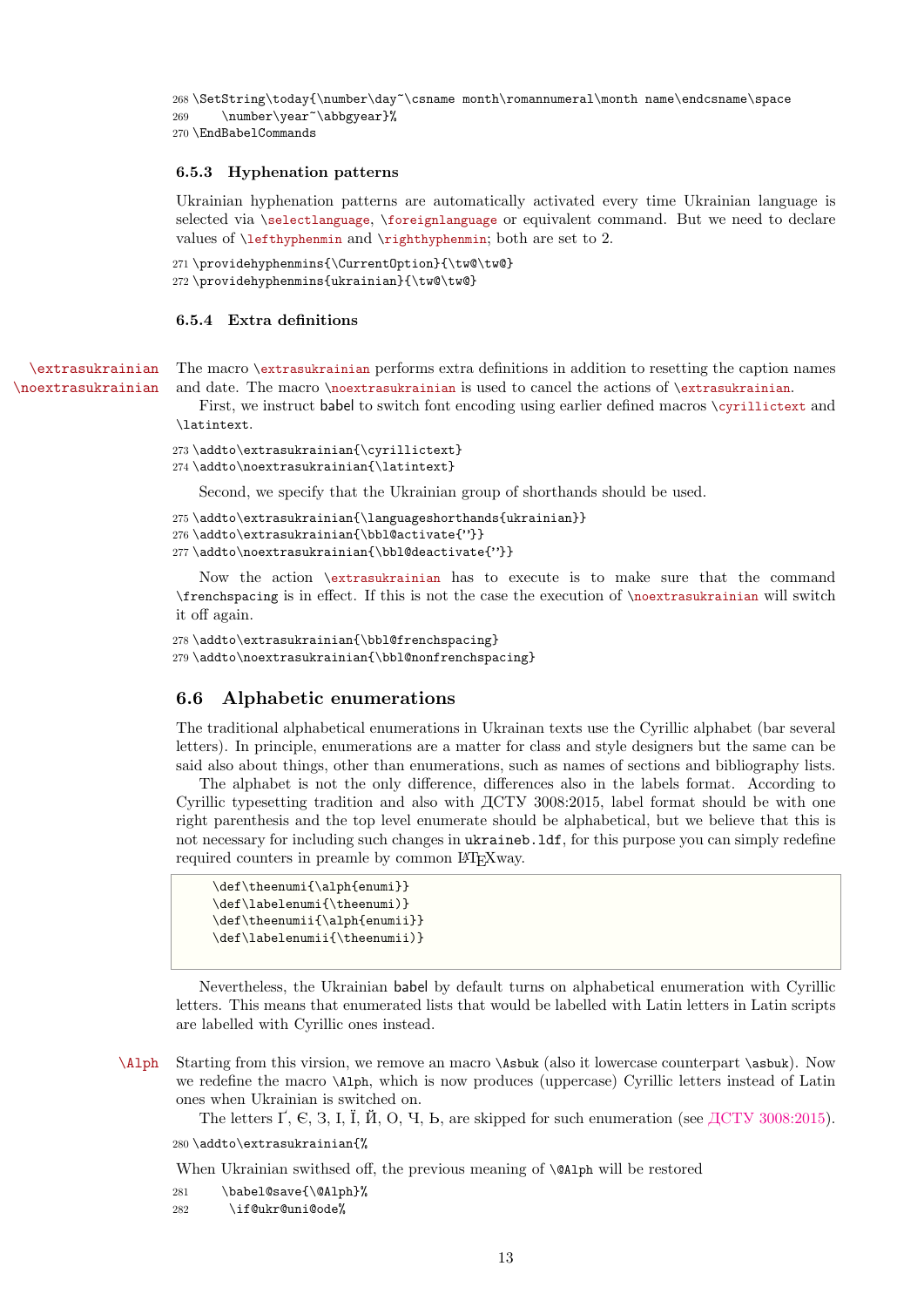| 283     | \def\@Alph#1{%                                                                       |
|---------|--------------------------------------------------------------------------------------|
| 284     | $\iota$ ifcase#1 $\or$ %                                                             |
| 285     | A\or $E\or B\or T\or A\or E\or W\or$                                                 |
| 286     | $M\or K\or J\or M\or H\or I\or P\or$                                                 |
| 287     | C\or T\or Y\or $\Phi$ \or X\or U\or W\or%                                            |
| 288     | $\mathbb{I}\backslash$ or $\mathbb{H}\backslash$ or $\mathbb{R}\backslash\mathbb{C}$ |
| 289     | \else%                                                                               |
| 290     | \@ctrerr%                                                                            |
| 291     | \fi}%                                                                                |
| 292     | \else                                                                                |
| 293     | \def\@Alph#1{%                                                                       |
| 294     | \ifcase#1\or%                                                                        |
| 295     | \CYRA\or\CYRB\or\CYRV\or\CYRG\or\CYRD\or\CYRE\or\CYRZH\or%                           |
| 296     | \CYRI\or\CYRK\or\CYRL\or\CYRM\or\CYRN\or\CYRP\or\CYRR\or%                            |
| 297     | \CYRS\or\CYRT\or\CYRU\or\CYRF\or\CYRH\or\CYRC\or\CYRSH\or%                           |
| 298     | \CYRSHCH\or\CYRYU\or\CYRYA%                                                          |
| 299     | \else%                                                                               |
| 300     | \@ctrerr%                                                                            |
| 301     | $\mathcal{L}$ i}%                                                                    |
| 302     | \fi                                                                                  |
| $303$ } |                                                                                      |

\alph Now the macro \alph produces lowercase Cyrillic letters.

The lowercase letters ґ, є, з, і, ї, й, о, ч, ь, are also skipped such enumeration (see [ДСТУ](http://www.uintei.kiev.ua/readarticle.php?article_id=151) [3008:2015\)](http://www.uintei.kiev.ua/readarticle.php?article_id=151).

\addto\extrasukrainian{%

When Ukrainian swithsed off, the previous meaning of \@alph will be restored

| 305   | \babel@save{\@alph}%                                        |
|-------|-------------------------------------------------------------|
| 306   | \if@ukr@uni@ode%                                            |
| 307   | \def\@alph#1{%                                              |
| 308   | $\iota$ ifcase#1 $\or$ %                                    |
| 309   | a\or $6\or$ B\or r\or $\pi$ \or e\or $\pi$ \or%             |
| 310   | $\pi\or \pi\or \pi\or \pi\or \pi\or \pi\or \pi\or \pi$      |
| 311   | c\or $\gamma$ \or y\or $\phi$ \or x\or $\mu$ \or $\mu$ \or% |
| 312   | $\mathbb{L}\backslash$ or ю $\backslash$ or я%              |
| 313   | \else%                                                      |
| 314   | \@ctrerr%                                                   |
| 315   | $\{f_i\}$ %                                                 |
| 316   | \else                                                       |
| 317   | \def\@alph#1{%                                              |
| 318   | $\iota$ ifcase#1 $\iota$ or%                                |
| 319   | \cyra\or\cyrb\or\cyrv\or\cyrg\or\cyrd\or\cyre\or\cyrzh\or%  |
| 320   | \cyri\or\cyrk\or\cyr1\or\cyrm\or\cyrn\or\cyrp\or\cyrr\or%   |
| 321   | \cyrs\or\cyrt\or\cyru\or\cyrf\or\cyrh\or\cyrc\or\cyrsh\or%  |
| 322   | \cyrshch\or\cyryu\or\cyrya%                                 |
| 323   | \else%                                                      |
| 324   | \@ctrerr%                                                   |
| 325   | $\mathcal{L}$ i}%                                           |
| 326   | \fi                                                         |
| 327 } |                                                             |

### <span id="page-13-0"></span>**6.7 Ukrainian mathetematical typography traditions**

 $\mathbf{h}$  $\cosh$ \tg \ctg \arctg 328 \AtBeginDocument{%  $\arcctg$   $_{329}$  $\th$  330 We also define few math operator names according to Ukrainian mathetematical typography tradi tions. Some math functions in Ukrainian math books have names different from English writings. For example, sinh in Ukrainian is called sh. Special consideration needs the macro \th that conflicts with the text symbol \th defined in Latin 1 encoding: \@ifpackagewith{babel}{russian}{\relax}{% \@ifpackageloaded{amsopn}

| $\text{Cth}$ 331   |     | {%                             |
|--------------------|-----|--------------------------------|
| $\text{Cosec}$ 332 |     | \DeclareMathOperator{\sh}{sh}% |
|                    | 333 | \DeclareMathOperator{\ch}{ch}% |